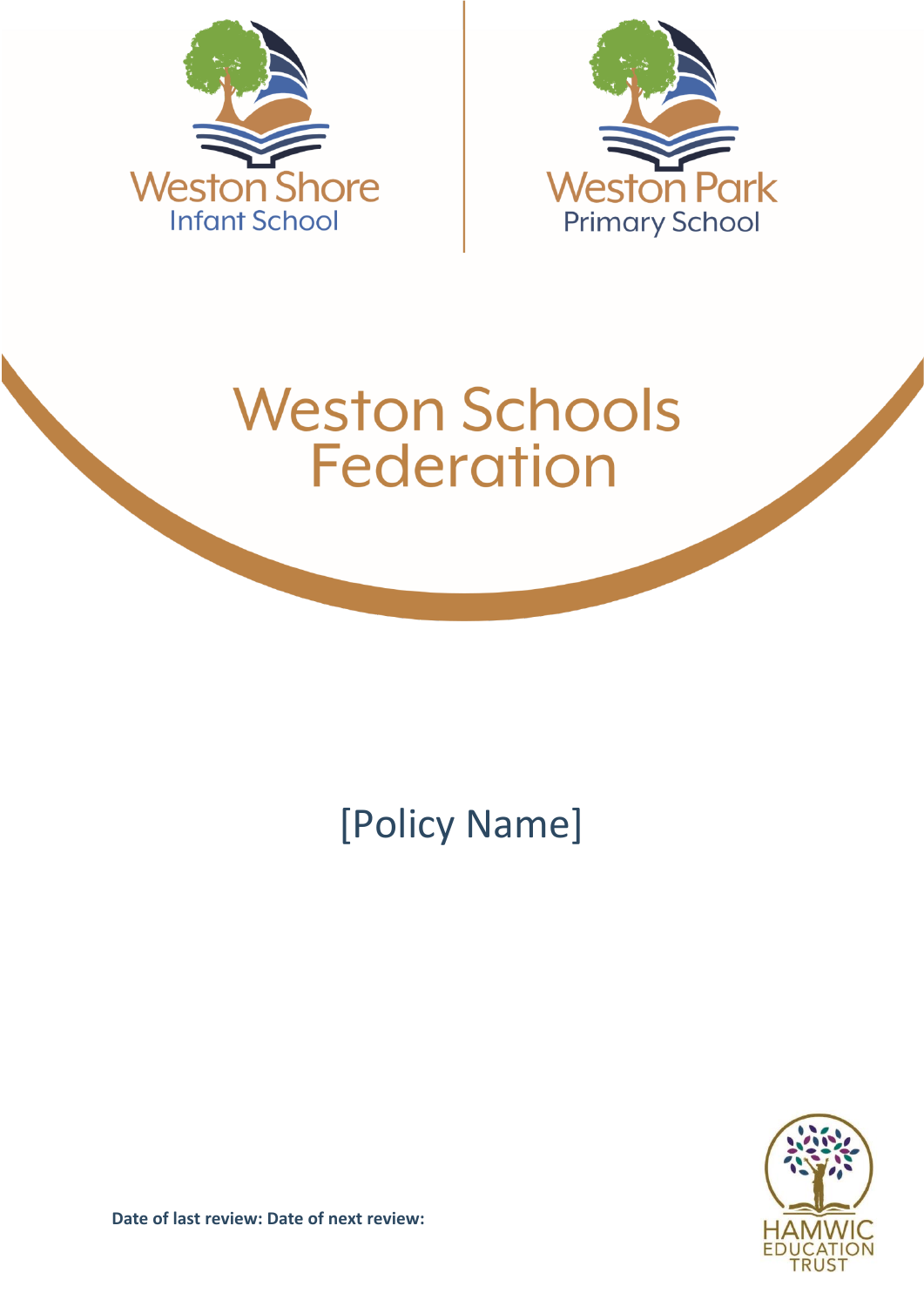## **EMERGENCY SCHOOL CLOSURES**

#### **Information & Guidance for Parents**

We want to work in partnership with parents and carers to ensure the safety of children at all times. These guidelines outline the procedures for dealing with school closures during bad weather or other unexpected events.

In the event of a forecast of adverse weather conditions, or bad weather overnight, the Headteacher will decide whether it is possible to open the school as normal. The school will follow the protocol outlined in Appendix one.

Considerations for closure will include the following:

- $\triangleright$  Current weather conditions and weather forecast
- $\triangleright$  Police advice on travelling (including the safety of walking and cycling to school)
- $\triangleright$  Advice from the Local Authority and Multi-Academy Trust
- $\triangleright$  Availability of teaching staff
- $\triangleright$  Availability of key non-teaching staff (e.g. support, premises and catering)
- $\triangleright$  Safety of the site

When assessing the need for closure, we will also consider whether any mitigation measures are possible, such as partially opening the school to some pupils.

#### **Closing the school due to bad weather overnight**

If the school is to be closed, we will make every effort to inform parents and carers before 7:30am. This includes texting and emailing parents, updating the website, contacting the media and informing the Local Authority (they hold details of all local school closures).

If the school is closed, you do not need to report your child as absent.

#### **When the school is open during adverse weather i.e. snowy days:**

During adverse weather we will always try our best to keep the school open as much as possible, as long as we have sufficient staff to make it safe to do so. Please be aware of the following:

- $\triangleright$  It may be necessary to open the school later than normal to allow staff and pupils to travel safely.
- $\triangleright$  It may be that due to reduced staffing only certain year groups will be open.
- $\triangleright$  On snowy days, please send your child with a packed lunch because we cannot guarantee the kitchen will be open.



**Date of last review: Date of next review:**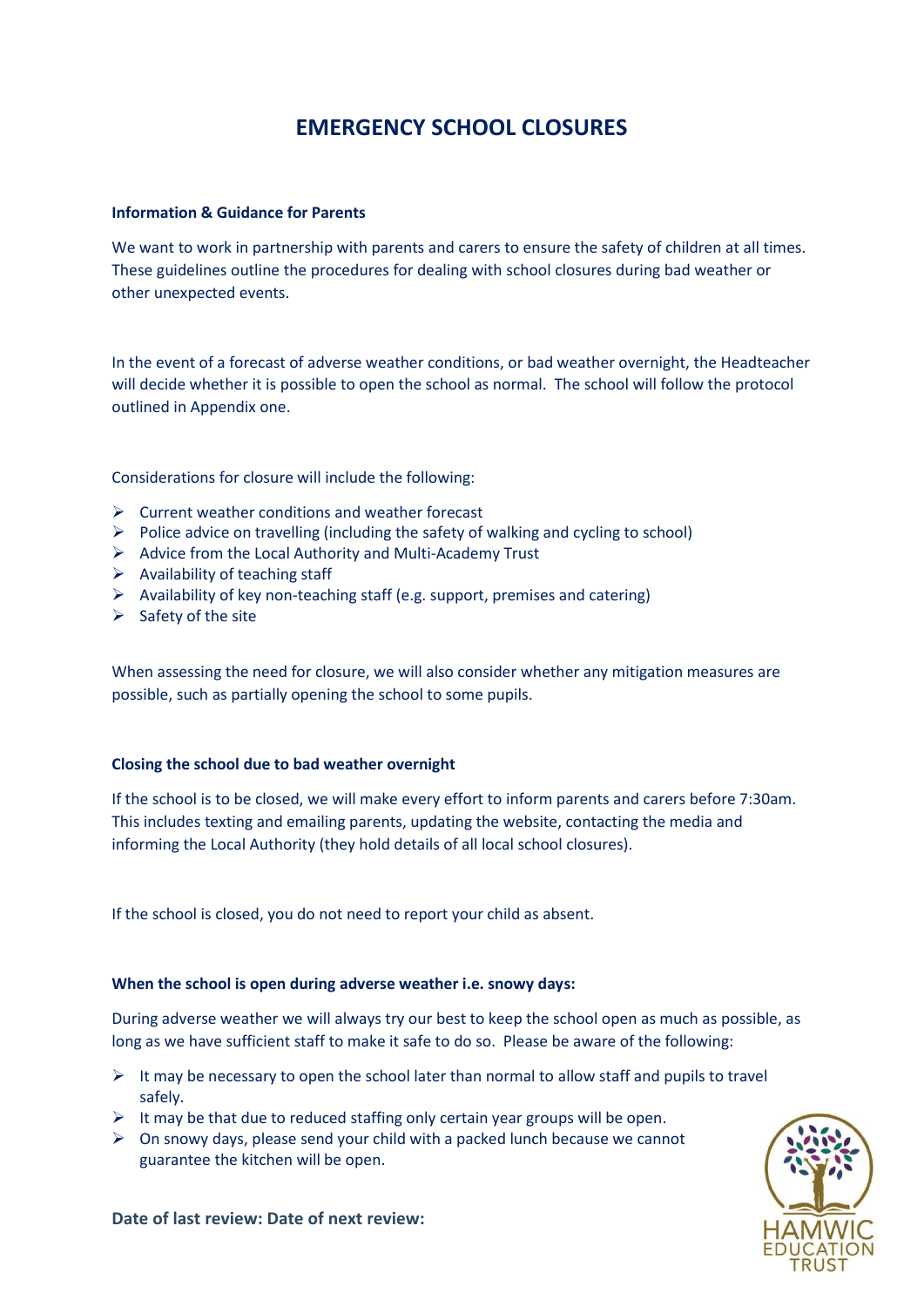$\triangleright$  On snowy days, it is likely that we will have reduced pupils in some classes. We may need to merge classes when staff numbers are reduced.

#### **Closing the school early during the day**

The school will do its utmost to remain open if adverse weather conditions arise during the school day. However, if the weather deteriorates during the day there may be circumstances where we need to close early. If this happens, we will use text and email alerts to ask parents to collect their children and we will also update the school website.

#### **Re-opening**

The school will keep the website up to date with information about re-opening. In extraordinary circumstances, we may suspend normal school uniform requirements so that pupils can dress appropriately for the weather. We will announce this clearly on the website and pupils are then expected to dress sensibly - both for the weather and for a normal school day. Once the circumstances return to normal, pupils are expected to observe the normal school uniform rules again.

We will also make parents aware of these arrangements by text and email alert.

#### **Checklist for Parents**

- $\triangleright$  Please ensure your child wears appropriate outdoor clothes, including suitable footwear, throughout the winter and in particular on snowy days where the school is open.
- $\triangleright$  Please ensure you have given up to date phone numbers and e-mail addresses to the school office.
- $\triangleright$  On a snowy day, please decide whether it is safe for your child to travel to school.
- $\triangleright$  On a snowy day, please consider your safety before driving to and from school. If there are any doubts, please take a cautionary approach.

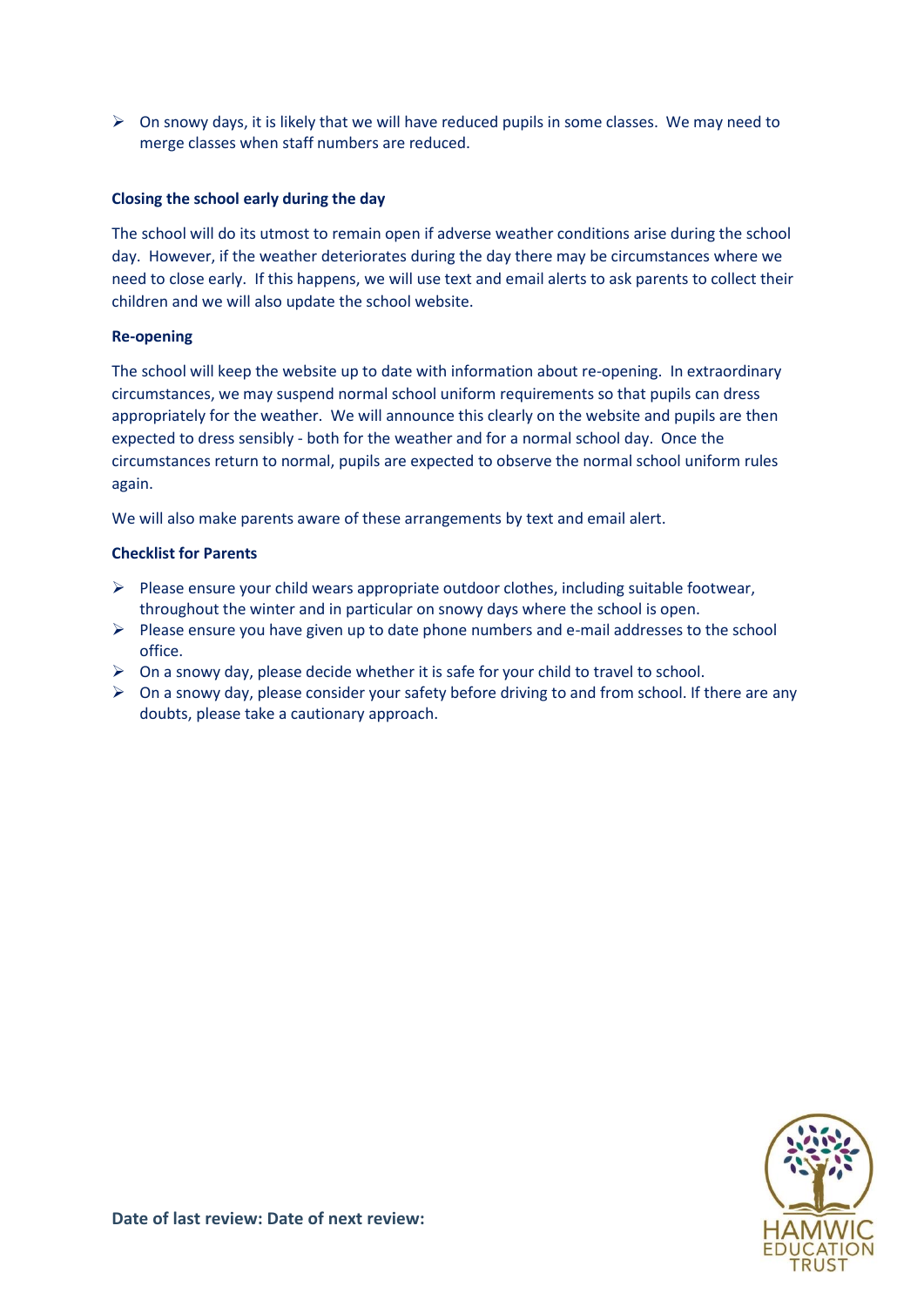### **APPENDIX 1**

#### Protocol for emergency closure

| <b>Timing</b>                   | Action                                                                                                                               | <b>Staff Member</b>                                                        |
|---------------------------------|--------------------------------------------------------------------------------------------------------------------------------------|----------------------------------------------------------------------------|
| As early as possible            | Where possible, site staff will come into<br>school to assess the weather<br>condition/snowfall and the practicalities<br>of opening | Site Manager & Site Team                                                   |
| Before 6:30am (if possible)     | Site Manager to discuss findings with<br>Headteacher/SLT members (Head to<br>make call)                                              | Site Manager / Headteacher /<br>Senior Leadership Team<br>(SLT)<br>members |
| Before 7:00am (if possible)     | Headteacher to liaise with the Multi<br><b>Academy Trust (MAT)</b>                                                                   | Headteacher/School<br><b>Business</b><br>Manager (SBM) in their absence    |
| Before 7:00am (if possible)     | Decision made to open, or close<br>(considering all factors outlined in our<br>procedure)                                            | Headteacher (SLT member in their<br>absence)                               |
| As early as possible            | <b>Communicate decision with Governing</b><br><b>Body</b>                                                                            | Headteacher (SLT member in their<br>absence)                               |
| As early as possible            | Communicate decision with LA and<br>Media                                                                                            | <b>School Business Manager (SBM)</b>                                       |
| Before 7:15 am (if possible)    | Communicating closure with the staff<br>(Mode of communication:<br>Text/Email Alert via TUCASI)                                      | <b>School Business Manager (SBM)</b>                                       |
| Before 7:30am (if possible)     | Communicating closure with the<br>parents<br>(Mode of communication:<br>Text/Email alert via TUCASI)                                 | <b>School Business Manager (SBM)</b>                                       |
| Before 7:30am (if possible)     | Communicating closure with the school<br>caterers, catering, lollipop person                                                         | <b>School Business Manager</b><br>(SBM)                                    |
| Before 7:30am (if possible)     | Communicating closure with the YMCA                                                                                                  | <b>School Business Manager</b><br>(SBM)                                    |
| Prior to the start of school    | Update website to alert parents of<br>school closure                                                                                 | <b>School Business Manager (SBM)</b>                                       |
| Prior to the start of school    | Contact Supply Agencies to advise<br>opening status of the school                                                                    | <b>School Business Manager (SBM)</b>                                       |
| Start of school on closure days | Liaising with parents where pupils turn<br>up in error                                                                               | All staff available                                                        |